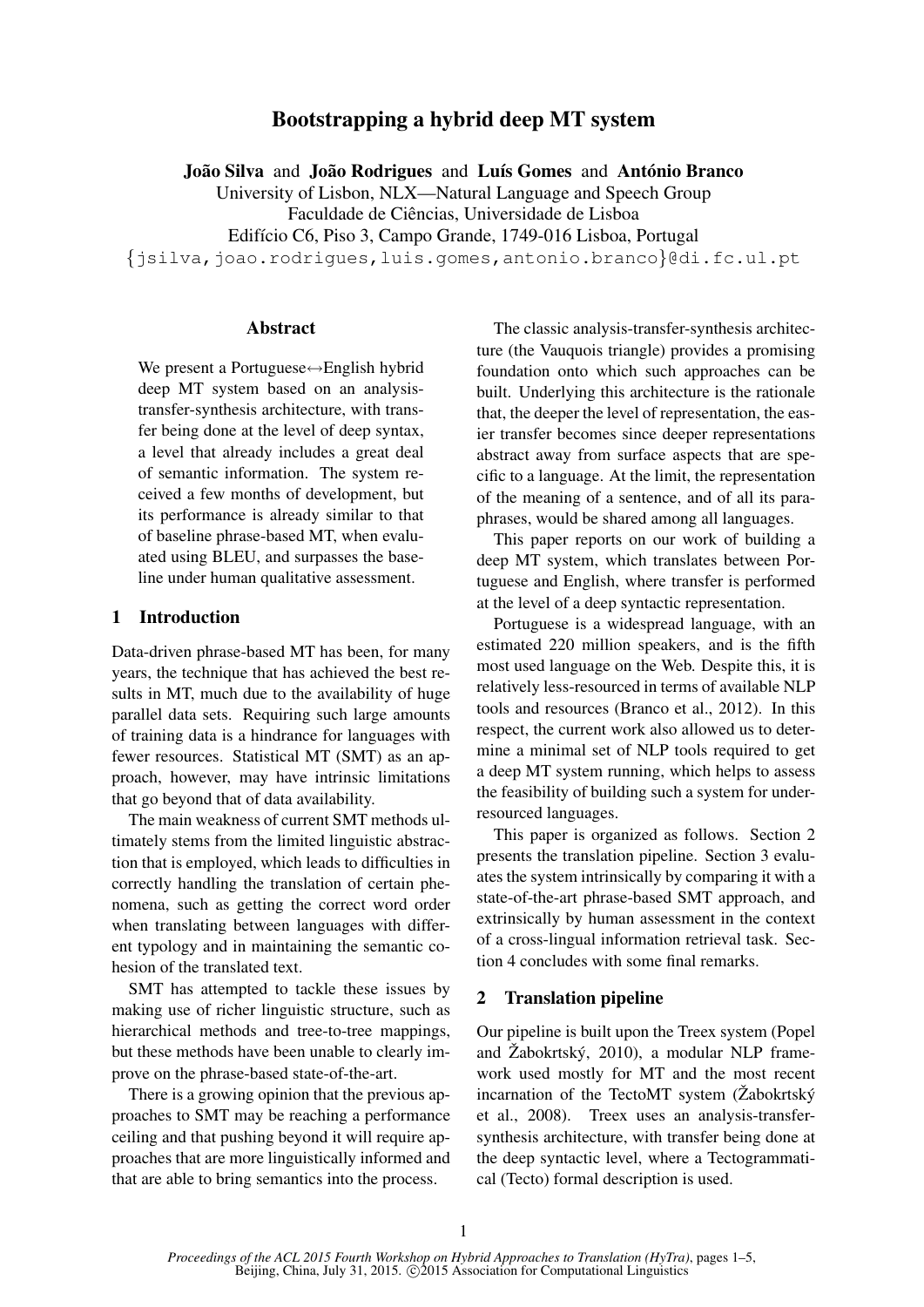The choice of Treex as the supporting framework was motivated by several reasons.

Firstly, Treex is a tried and tested framework that has been shown to achieve very good results in English to Czech translation, on a par with phrasebased SMT systems (Bojar et al., 2013).

Secondly, Treex uses a modular framework, where functionality is separated into *blocks* (of Perl code) that are triggered at different stages of the processing pipeline. This modularity means that we can easily add blocks that make use of existing Portuguese NLP tools and that handle Portuguese-specific phenomena.

Thirdly, English analysis and English synthesis are already provided in Treex, from the work of Popel and  $\check{Z}$ abokrtský (2010) with Czech, and should be usable in the our pipeline with only little adjustments.

An overview of each of the steps that form the Vauquois triangle—analysis, transfer and synthesis—follows below.

#### 2.1 Analysis

Analysis proceeds in two stages. The first stage is a shallow syntactic analysis that takes us from the surface string to what in the Treex framework is called the a-layer (analytical layer), which is a grammatical dependency graph. The second stage is a deep syntactic analysis that takes us from the a-layer to the t-layer (tectogrammatical layer).

#### 2.1.1 Getting the a-layer

We resort to LX-Suite (Branco and Silva, 2006), a set of pre-existing shallow processing tools for Portuguese that include a sentence segmenter, a tokenizer, a POS tagger, a morphological analyser and a dependency parser, all with state-of-the-art performance. Treex blocks were created to call and interface with these tools.

After running the shallow processing tools, the dependency output of the parser is converted into Universal Dependencies (UD, (de Marneffe et al., 2014)). These dependencies are then converted into the a-layer tree (a-tree) in a second step. Both steps are implemented as rule-based Treex blocks.

Taking this two-tiered approach to getting the a-tree—first to UD, then from UD to a-tree—has two benefits: (i) it allows us to partly reuse the existing Treex code for converting UD to a-tree, and (ii) it provides us with a way of converting our dependencies into UD, giving us a de facto standard format that may be useful for other applications.

## 2.1.2 Getting the t-layer

Converting the a-tree into a t-layer tree (t-tree) is done through rule-based Treex blocks that manipulate the tree structure.

The major difference between these two trees is that the a-tree, being surface oriented, has a node for each token in the sentence, while the t-tree, being semantically oriented, includes only content words as nodes. Accordingly, the t-tree has no nodes corresponding to auxiliary words, such as prepositions and subordinating conjunctions, but conversely has nodes that do not correspond to any surface word, such as nodes used for representing pro-dropped pronouns.<sup>1</sup>

## 2.2 Transfer

Transfer is handled by a tree-to-tree maximum entropy translation model (Mareček et al., 2010) working at the deep syntactic level of Tecto trees.

This transfer model assumes that the source and target trees are isomorphic. This limitation is rarely a problem since at the Tecto level, as one would expect from a deep syntactic representation, the source and target trees are often isomorphic.

Since the trees are isomorphic, the model is concerned only with learning mappings between t-tree nodes.

The model was trained over 1.9 million sentences from Europarl (Koehn, 2005). Each pair of parallel sentences, one in English and one in Portuguese, are analyzed by Treex up to the t-layer level, where each pair of trees are fed into the model.

#### 2.3 Synthesis

Similarly to what was done in analysis, we create new Treex blocks, but resort to pre-existing tools when possible.

The pre-existing tools, for verbal conjugation and for nominal inflection, are rule-based and are used to handle the generation of surface forms.

The rule-based Treex blocks search for patterns over the trees and are used, for instance, to generate to correct word order, to enforce agreement, and to insert the auxiliary words (such as preposition and subordinating conjunctions) that were collapsed when building the t-tree.

<sup>&</sup>lt;sup>1</sup>Some nodes are removed, but information is preserved as attributes of other nodes or in the relations between nodes.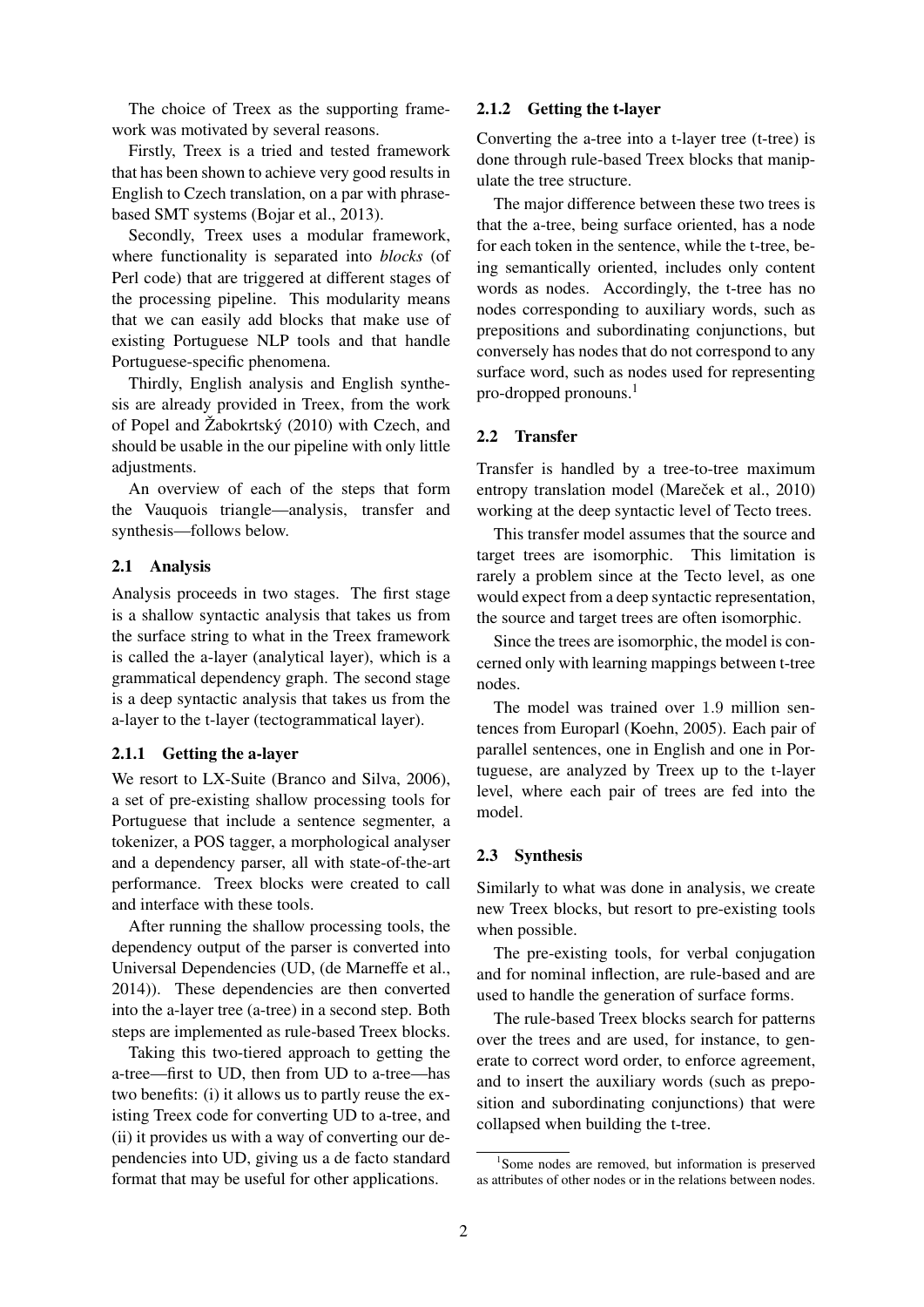- Question I was typing in something and then a blank page appeared before my text, and I do not know how to remove it
- Answer Move the mouse cursor to the beginning of the blank page and press the DELETE key as often as needed until the text is in the desired spot.

Figure 1: Question-Answer pair

# 3 Evaluation

This Section reports on both an intrinsic and an extrinsic evaluation, the latter made possible by embedding the system into a helpdesk application that provides technical support through an online chat interface. In this regard, the application can be seen as a Question Answering (QA) system.

Since most user questions address issues that have been dealt with previously, they are matched against a database of prior questions-answer pairs. If a matching question is found, the pre-existing answer is returned, thus avoiding the need for the intervention of a human operator.

The questions and the answers in the database are stored in English (see Figure 1 for an example). An MT component enables cross-lingual usage by automatically translating non-English queries into English prior to searching the database, and by automatically translating the answer from English into the language of the user of the application.

The MT component may then impact the QA application in two ways: (i) when translating the question ( $PT \rightarrow EN$ ), and consequently affect the ability of the QA system to retrieve the correct answer; and (ii) when translating the retrieved answer ( $EN \rightarrow PT$ ), and consequently affect properties of the translated retrieved answer such as its grammaticality, readability and fluency.

Given the workings of this QA application, we are concerned with evaluating translation in the PT→EN direction, for questions, and in the  $EN \rightarrow PT$  direction, for answers.

The test corpus has been developed in the scope of the QTLeap Project. Each question is paired with an answer, both in English, and each of these question-answer pairs has a corresponding reference pair in Portuguese.<sup>2</sup>

|                    | questions<br>$PT \rightarrow EN$ | answers<br>$EN \rightarrow PT$ |
|--------------------|----------------------------------|--------------------------------|
| <b>SMT</b> (Moses) | 0.2265                           | 0.1899                         |
| Treex pipeline     | 0.1208                           | 0.1943                         |

Table 1: Comparison of BLEU scores

#### 3.1 Intrinsic evaluation

The intrinsic evaluation is itself broken down into an automatic and a manual evaluation.

In the automatic evaluation, the standard BLEU metric is used to compare the Treex pipeline against a system built with Moses (Koehn et al., 2007) that represents the state-of-the-art SMT phrase-based approach. Like the transfer module in the translation pipeline, the SMT model is trained over 1.9 million sentences from Europarl.

The test set consists of 1, 000 question-answer pairs. The results of the automatic intrinsic evaluation are summarized in Table 1.

BLEU scores are low, though we note that the domain of the test corpus (technical support) is very different from the domain of Europarl. For questions, the BLEU score of the Treex pipeline is fairly worse than the score of Moses. Given the application we envisage, this is to be expected. The translated question is meant to be used as database query, and not for human eyes. As such, we have so far placed relatively little effort in improving the synthesis rules for English, since issues like word order errors, agreement mismatches and missing functional words often do not prevent the query from being successful.

BLEU does not necessarily correlate with human judgments. This points us towards manual evaluation as a better way to measure translation quality. Recall that the translation of the retrieved answer, unlike the translation of questions, is meant to be read by humans. As such, the manual evaluation that follows is done only for answers ( $EN \rightarrow PT$ ).

The intrinsic manual evaluation consists of a detailed manual diagnosis of the types of translation errors found. Translation errors are classified in a hierarchy of issues, following the Multidimensional Quality Metrics (MQM) framework (Lommel et al., 2014), with the help of the open-source editor translate  $5.3$  The classification is done by two annotators. Each annotator analyzed the same 100 answers.

 $2$ The QTLeap project also involves Basque, Bulgarian, Czech, Dutch, German and Spanish, each being paired with English in the same QA application.

<sup>3</sup>http://www.translate5.net/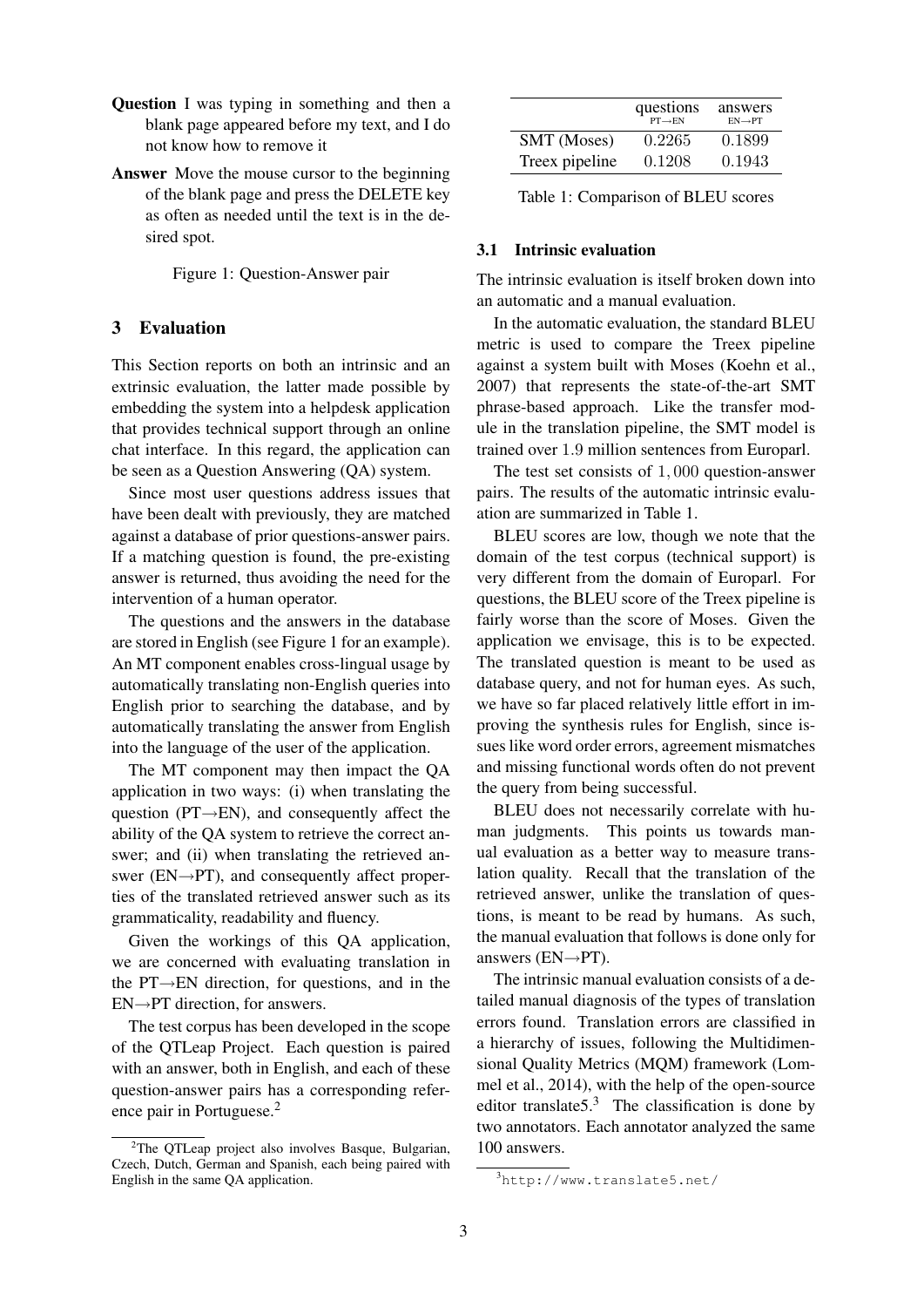|         | <b>SMT</b> | Treex |
|---------|------------|-------|
| $top-1$ | $72.8\%$   | 71.6% |
| $top-2$ | $84.3\%$   | 83.1% |
| $top-3$ | 87.8%      | 87.2% |
|         |            |       |

Table 2: Answer retrieval

Almost two-thirds of the errors fall under the top-level category Fluency, with nearly 80% of these being classified as Grammar errors, the MQM category that includes issues such as word order, extra words, missing words, agreement problems, among others. The remaining third of the errors are in the top-level category Accuracy, which covers issues where meaning is not preserved, such as mistranslations of domain-specific terminology.

#### 3.2 Extrinsic evaluation

The extrinsic evaluation consists of comparing two variants of the cross-lingual QA application, one using the baseline SMT for translation and another using the Treex translation pipeline.

For a given query, the QA system returns a list of answers, each associated with a confidence score.<sup>4</sup> For each variant, we measure if the correct answer is the first result (top-1) or among the top-2 or top-3 returned results. The summary in Table 2 shows that there is little difference between the variants. The Treex pipeline has a lower BLEU for questions, but this does not negatively impact answer retrieval.

While retrieval using the translated question is working well, the quality and usefulness of the helpdesk application ultimately hinges on the quality of the answer that is presented to the user and whether it is correct and clear enough to help the user solve their technical problem.

To evaluate this, a total of six human evaluators were asked to assess the quality of the translated answer. Their task was, given a reference question-answer pair, to compare both translated answers (anonymized and in random order) with the reference answer and pick the best translation, allowing for ties.

While in most cases there is not a clearly better variant, the output of the Treex pipeline is better than the output of the SMT system in 30.8% of

| better variant  |       |
|-----------------|-------|
| Treex pipeline  | 30.8% |
| SMT (Moses)     | 13.0% |
| (no difference) | 56.2% |
|                 |       |

Table 3: Variant ranking

the cases and worse in only 13.0% of the cases, as shown in Table 3. Inter-annotator agreement, as a ratio of matched annotations, was 0.628.

## 4 Conclusion

We have presented a Portuguese⇔English hybrid deep MT system that, though still under development, achieves a BLEU score similar to that of a SMT system using the state-of-the-art phrasebased approach and, more importantly, is deemed by human evaluators to produce a text with better quality than the SMT system when embedded as part of a QA application.

The system uses an analysis-transfer-synthesis architecture, with transfer being done at the level of deep syntactic trees. This level is oriented towards semantic information, abstracting away auxiliary words while including nodes that do not correspond to any surface word.

Analysis begins by using a set of pre-existing statistical shallow processing tools for Portuguese to produce a grammatical dependency graph. This level of linguistic annotation can be seen as the minimal requirement for bootstrapping a similar deep MT system for other languages. The final step of analysis is rule-based, converting dependency graph into a deep representation. Following statistical transfer, the generation of the target surface form is also a rule-based process.

Evaluation results are very promising and the analysis-transfer-synthesis approach that is used allows much room for improvement apart from just adding more parallel data.

For instance, ongoing research is working towards enriching the pipeline with additional semantic information by plugging in tools for word sense and named-entity disambiguation into the analysis phase, thus providing the transfer phase with disambiguated terms.

#### Acknowledgments

This work was partly funded by the EU project QTLeap (EC/FP7/610516) and the Portuguese project DP4LT (PTDC/EEI-SII/1940/2012).

 $4$ The confidence score is based on several factors, such as lexical similarity and the number of times a given answer was used. In the current study, the QA engine is used as a black box and its details are outside the scope of this paper.